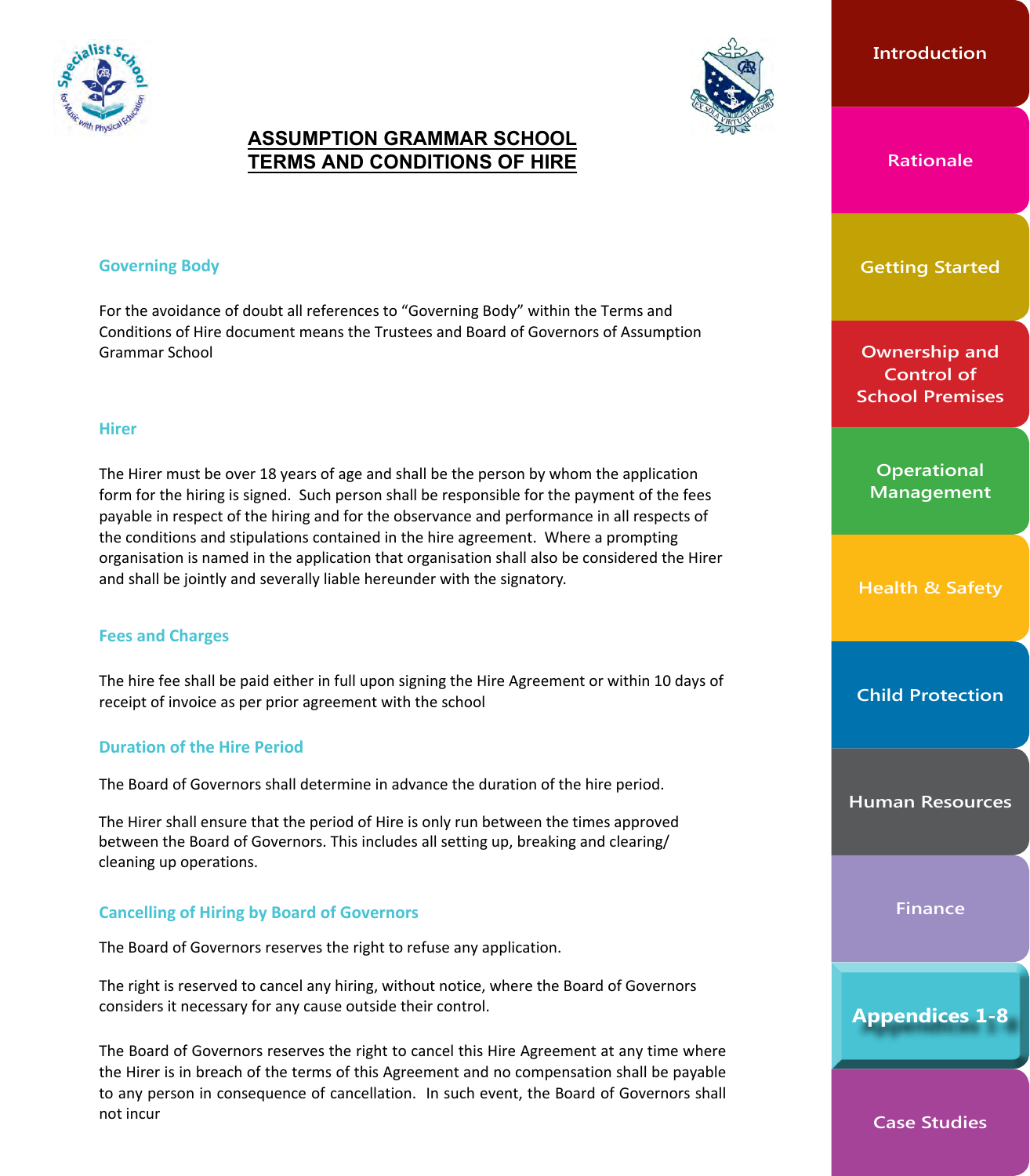any liability to the Hirer other than for the return of any fee or the appropriate part of any fee paid in respect of the hiring.

#### **Cancellation or Postponement by Hirer**

Cancellation(s) of booking(s) by group(s) must adhere to at least one week period of notice, otherwise payment must be made in full. No exceptions made.

#### **Hired Area**

Access is strictly restricted to the hired area and any toilet facilities, entrances, exits and corridors as directed by the Board of Governors.

The Board of Governors and Governing Body reserve to themselves, and their officers, the right to enter the hired area at all times on producing evidence of their identity.

#### **Variation of Conditions**

There shall be no variation to the conditions of hire without the express consent of the Board of Governors.

#### **Care of School Premises**

The Hirer is responsible for everyone who is on the school's premises for the activities they are organising and, generally, for everyone who comes on to the parts of the school's premises which are under the Hirer's control at the stated times. The Hirer is responsible for ensuring that they comply with all the terms of the hire agreement.

No notices or placards shall be affixed to, lean upon or be suspended from any part of the school premises.

No bolts, nails, tacks, screws, pins or other similar objects shall be driven into any of the walls, floors, ceilings, furniture or fittings. The Hirer shall ensure that no persons using the permitted area wear shoes with stiletto heels or other footwear which may in the opinion of the Board of Governors be damaging to the floor surfaces of the hired area.

No alterations or additions to any electrical installations either permanent or temporary on the hired premises may be made without the written consent of the Board of Governors. Electrical apparatus must be switched off after use and plugs removed from sockets.

The property of the hirer and the hirer's agents must be removed at the end of the period of hire or by a time and date to be agreed with the school. The Board of Governors excepts no responsibility for any property left on the premises before, during or after the hire period.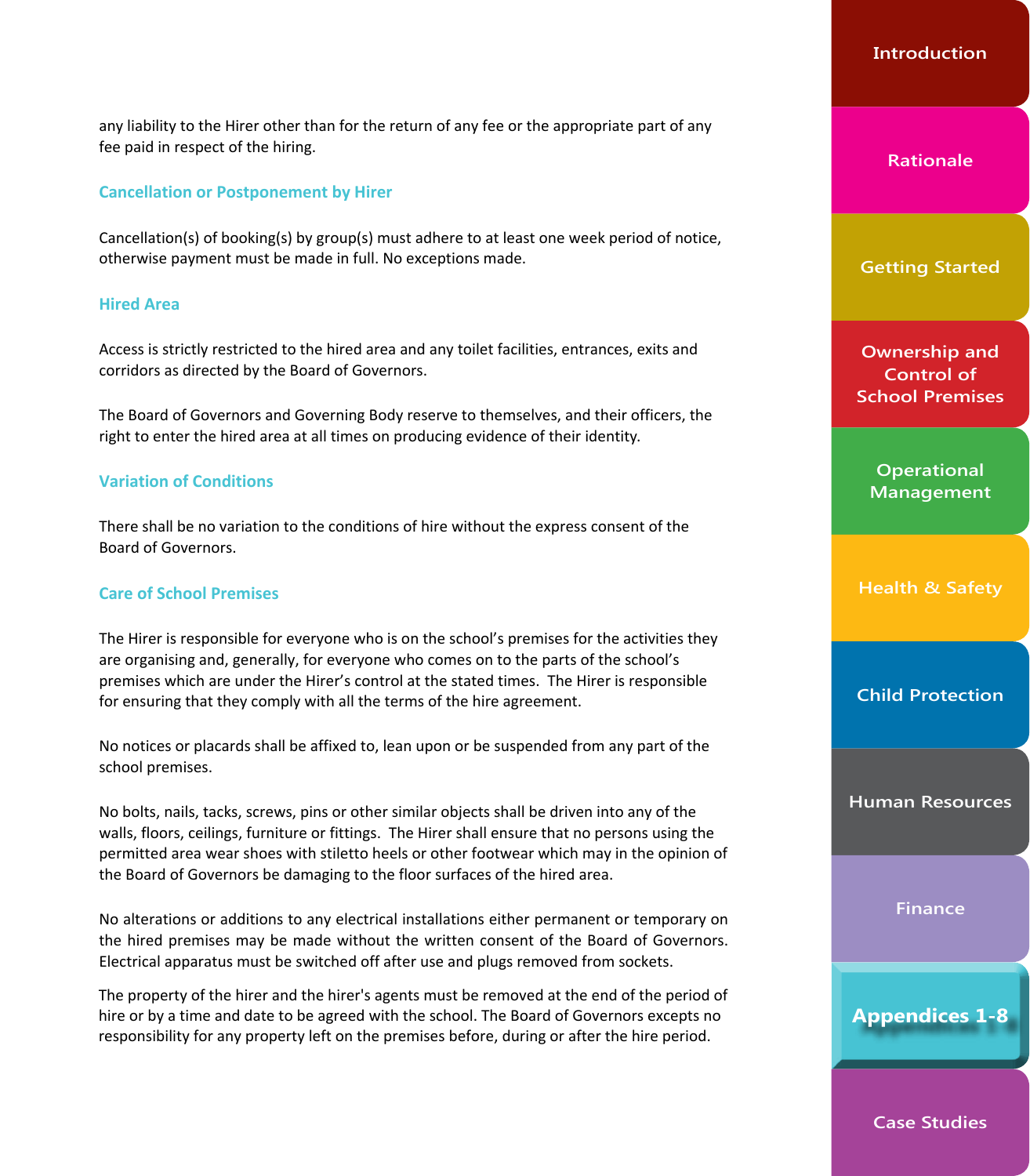# **Health, Safety and Condition of Premises**

The Hirer/Hirers shall during the hiring be responsible for:

- (a) taking all measures necessary to ensure that the permitted number of persons using the hired premises is not exceeded;
- (b) the efficient supervision of the hired premises and for the orderly use thereof including the observance of the Board of Governors' policy on smoking on school premises/grounds;
- (c) ensuring that all doors giving egress from the hired premises are kept unfastened and unobstructed and that no obstruction is place or allowed to remain in any corridor giving access to the hired premises;
- (d) ensuring that all proper safety measures are taken for the protection of the users of the premises and equipment including adequate adult supervision where young people are concerned;
- (e) familiarising themselves and the users of the premises with the fire alarm positions, the locations of the fire fighting equipment and the establishment's exit routes;
- (f) ascertaining the location of the nearest emergency telephone;
- $(g)$  the provision of a suitable first aid kit;
- (h) the administration of first aid;

The Hirer shall at the end of the hiring be responsible for:

- (a) ensuring that the hired premises are vacated promptly and quietly;
- (b) ensuring that the hired premises are left in a safe and secure condition and in a clean and tidy state;

Failure to comply with these conditions may lead to additional charges.

The Hirer shall not permit or suffer any damage to be done to the hired premises or any furniture or equipment therein and shall make good to the satisfaction of the Board of Governors and pay for any damage thereof (including accidental damage) caused by any act or neglect by himself, his agents or any person on the hired premises by reason of the use thereof by the Hirer.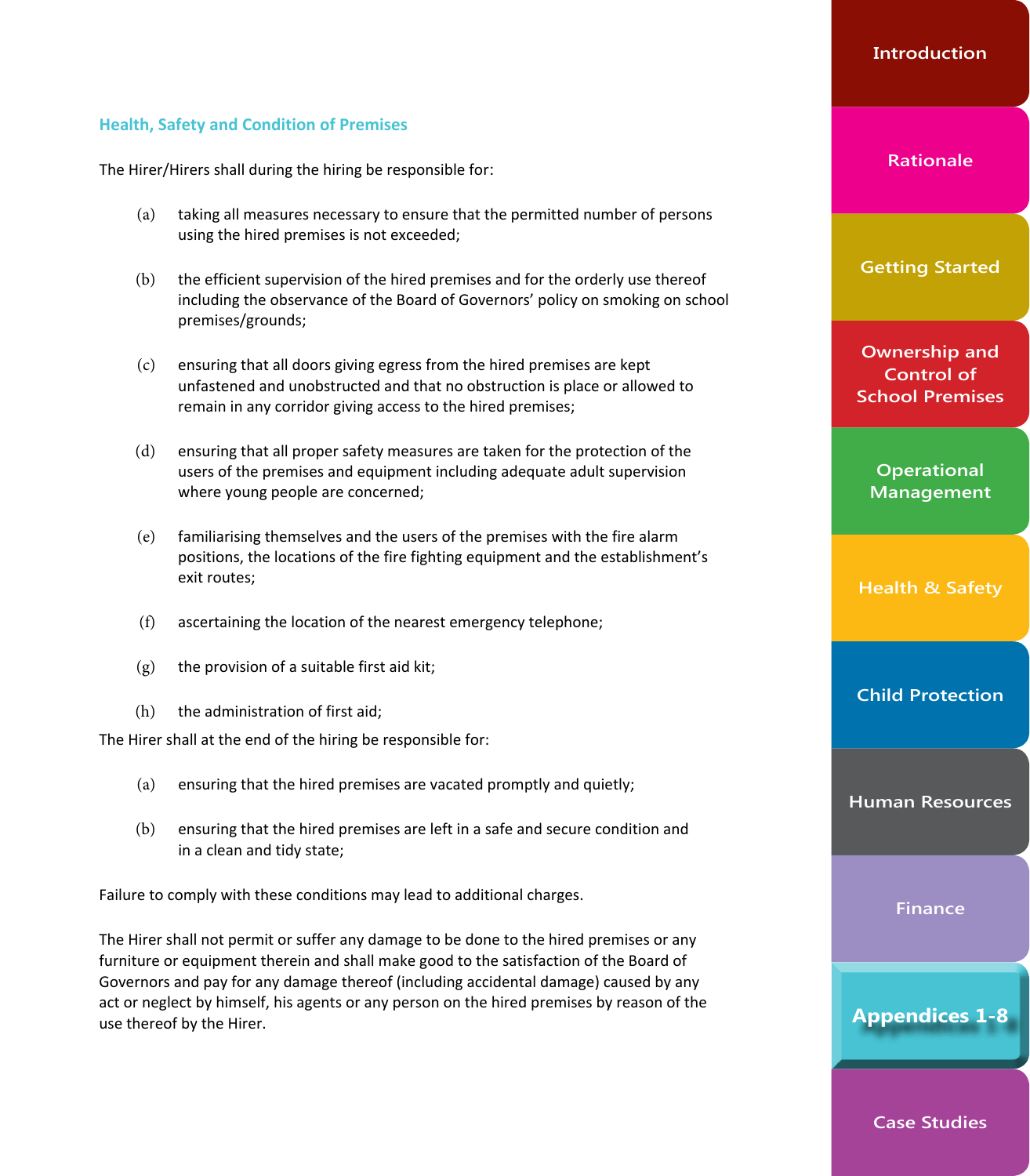# **Accidents**

The Hirer shall immediately inform the Duty Officer of the school of any emergency, accident or serious incident that occurs on the school premises. The Hirer will complete and lodge with the school an accident report form, a copy of which is attached herewith.

#### **Intoxicating Liquor**

Intoxicating liquor shall not be brought into nor consumed on school premises or grounds without the prior consent of the Board of Governors.

## **Smoking/Substances**

There shall be no smoking on the school premises or the school grounds.

The Hirer shall not bring onto the premises any article of an inflammable or explosive character or that produces an offensive smell, or CFC or any oil, electrical, gas or other apparatus.

## **Public Entertainment and other Licences**

The promoters of entertainment and functions to which the public are admitted on payment shall be responsible for completing to the satisfaction of the Board of Governors all formalities in connection with the use of the premises for that purpose. Where the Chief Fire Officer or Licensing Authority require additional facilities for the purpose of a letting (such as "Exit" sign and emergency lighting) which are not already installed, it shall be the responsibility of the Hirer to provide such facilities of an approved type and method of installation.

Payment for admission shall be deemed to include admission by tickets or programmes or by any other method by which the making of a payment entitles a person to admission.

No entertainment or function (catering, stalls, raffles and any other fundraising/income earning activities) to which the public are admitted shall be allowed unless the premises are licensed for the purpose under the bye-laws of the Local Council in whose area the premises are situated and all necessary regulations against fire are complied with.

The Hirer shall be responsible during the function or entertainment for which the premises are hired for ensuring:

- all safety requirements and recommendations of any licensing authority are complied with;
- any limitation on the number of persons admitted imposed by any licensing authority or the Board of Governors or Governing Body are complied with;
- suitably qualified persons are employed to be responsible for the supervision of the premises and the conduct of those attending so as to avoid personal danger, and damage to the premises.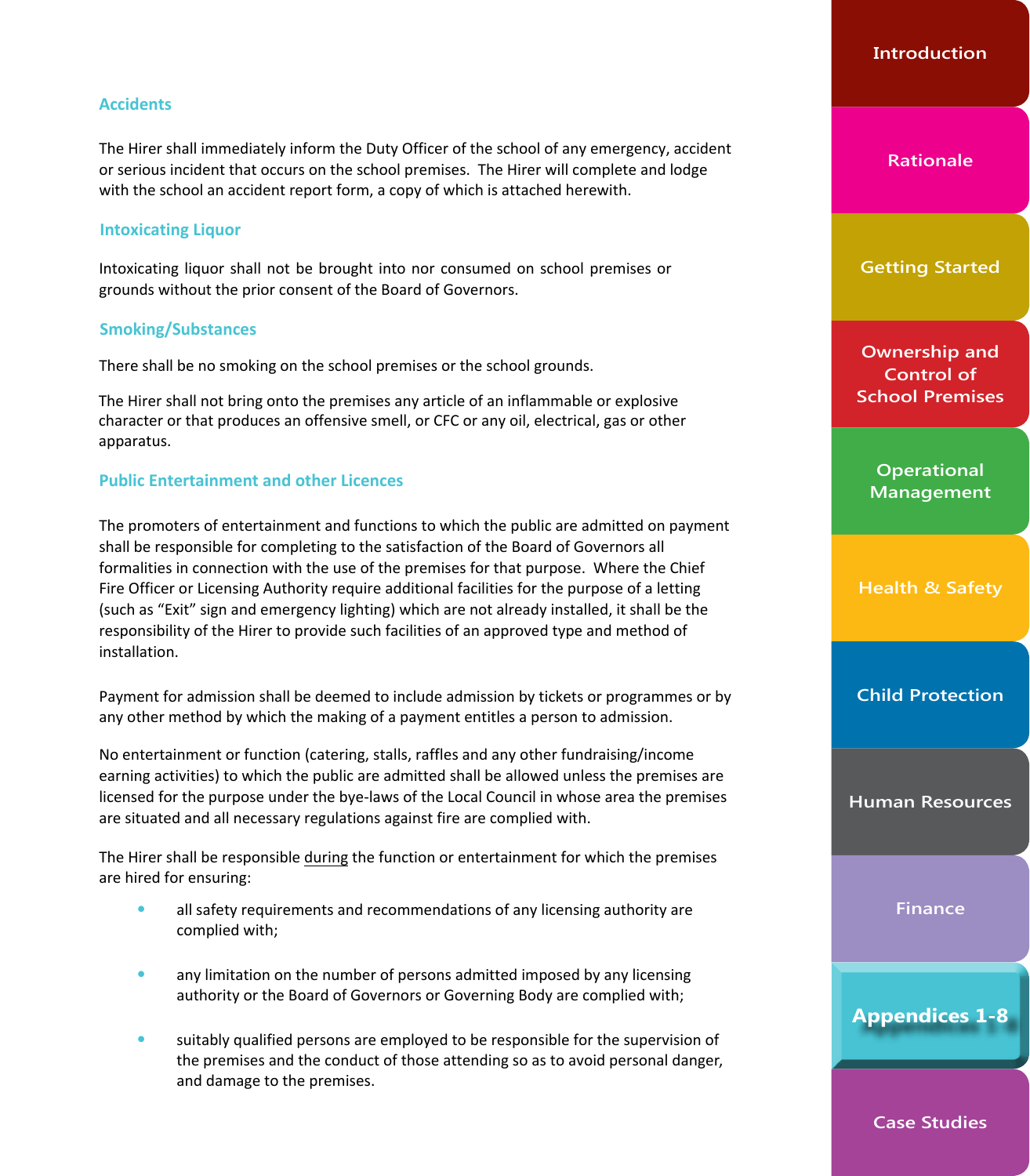# **Copyright and Performing Rights**

No copyright work shall be performed without the licence of the owner of the copyright and the payment of any appropriate fees.

The Hirer shall comply with all the provisions of the Copyright, Designs and Patents Act 1988. If the Hirer shall fail to do so any permission previously granted by the Board of Governors to use the school premises shall be immediately cancelled and the Board of Governors shall have the right to recover fees, charges or any other payments referred to in this Hire Agreement.

The Hirer shall indemnify the Board of Governors and Governing Body from and against all actions, proceedings, costs, claims or demands whatsoever, arising out of the performance of Copyright Works on school premises.

The Hirer shall, immediately after any performance or function at which music has been performed or songs sung, complete, sign and return to the Performing Right Society a Performing Right Society Limited form obtainable from the Performing Right Society Limited, 29-33 Berners Street London W1T 3AB.

If it is proposed to play a copyright record or tape in public, application for a licence so to do must be made to Phonographic Performance Ltd, Upper James Street, London W1F 59E.

Evidence that the necessary licences have been obtained must be supplied to the school at one week/month\* *(delete as appropriate)* before the letting.

# **Gaming**

No betting, gaming or gambling is allowed except in accordance with the conditions eg charitable bazaar, sale of work, fete, dance or sporting event of the Betting, Gaming, Lotteries and Amusement (NI) Order 1985 as amended by the Betting and Lotteries (NI) Order 1994 when gaming is carried on at an entertainment promoted for raising money to be applied for purposes other than private gain.

#### **Use of Equipment**

The hire area does not include the use of any equipment except where specifically agreed and subject to any fees deemed appropriate by the Board of Governors. School furniture (other than chairs for use in halls) shall not be moved except by arrangement. The Hirer must do everything reasonable to avoid loss, damage or breakage to the school's property whilst the school's premises are under the Hirer's control. Any loss, damage or breakage must be reported as soon as practicable to the Headteacher. The Board of Governors will be entitled to charge the Hirer for any such loss, damage or breakage on terms to be approved by the school.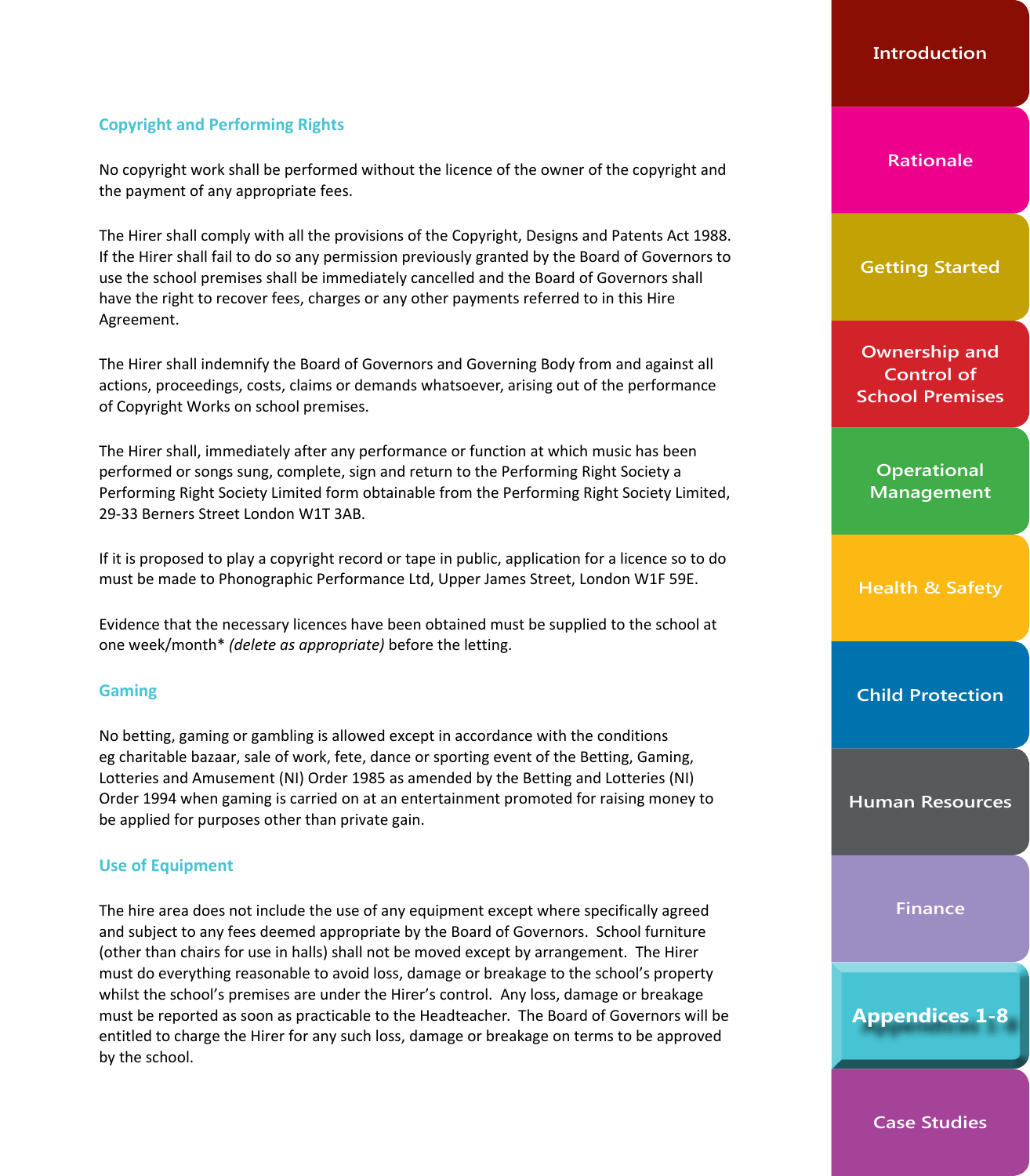# **Indemnity**

The Hirer will be required to indemnify the Board of Governors and the Governing Body against any liability at law in respect of any accident involving death or bodily injury to any person or damage to or loss of any property real or personal and happening consequent upon or in connection with the use of the premises unless due to the negligence/default of the Board of Governors and/or the Governing Body, their servants or agents. The Hirer will be require to produce relevant insurance documentation not later than 7 days before the period of Hire. Failure to comply with this requirement will lead to the cancellation of the booking for the hiring of the premises.

#### **Insurance**

The Hirer shall effect and maintain Public Liability Insurance in the minimum sum of £10,000,000.00 (ten million pounds). The level of insurance cover shall be in respect of any one claim and without limit in respect of the number of claims made in any 12 month period of insurance, such insurance to be effected with a reputable insurance company and evidenced immediately upon any reasonable demand.

## **Parking of Vehicles**

The parking of vehicles on the school's property shall be permitted in designated areas only on condition that persons bringing such vehicles on to the premises do so at their own risk and that they accept responsibility for any damage to the school's property or injury to any person whether connected with the establishment or not, caused by such vehicles or their presence on the school's premises. Parking is not permitted at the front gates or pathways under any circumstances.

#### **Use of Playing Fields**

Any hiring of a playing field may be cancelled without notice if weather conditions or the state of the ground make it likely that unreasonable damage may result from use. Suitable footwear must be worn.

#### **Exclusion of Liability**

Except in so far as the Unfair Contract Terms Act 1977 (or any statutory modification or reenactment of it) otherwise requires, neither the Board of Governors or the Governing Body will be responsible or liable in any way whatsoever to any person whatsoever (and whether or not there shall be any negligence by its servants or agents) in respect of:

- (a) any damage or loss of any property brought on to or left upon the hired premises either by the Hirer or by any other person;
- (b) any loss or injury which may be incurred by or done by or happen to the Hirer or any person resorting to the third premises by reason of the use thereof by the Hirer;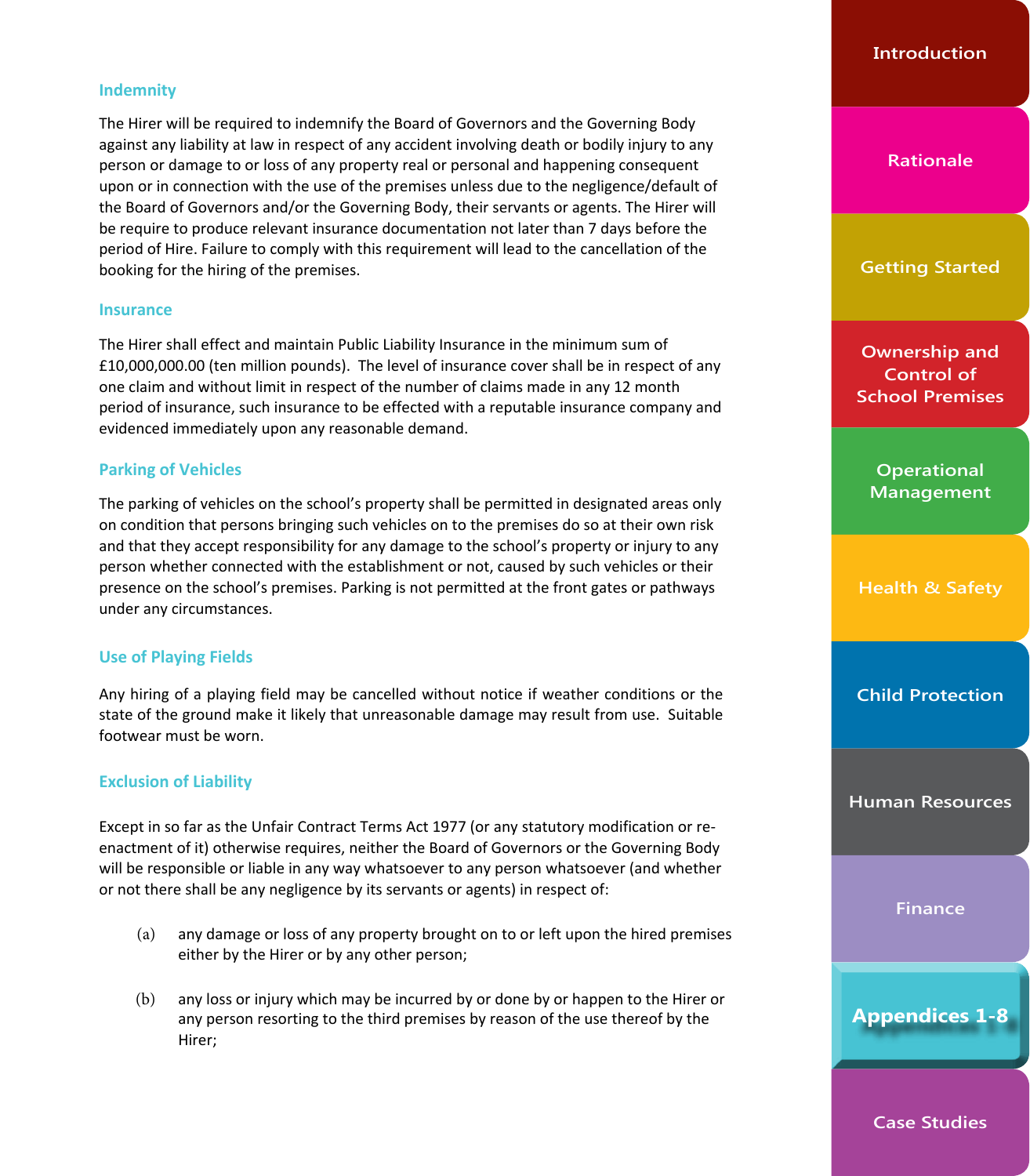(c) any loss to breakdown or machinery, failure of electrical supply, fire, flood or government restriction which may cause the hiring to be interrupted or cancelled;

and the Hirer shall be responsible for and shall indemnify the Board of Governors and the Governing Body, its servants and agents against all claims, demands, actions and costs arising from the Hirer's use of the hired premises or from any loss, damage or injury suffered by any person arising in any manner whatsoever out of the use of the hired premises by the Hirer.

#### **Miscellaneous**

The Hirer shall comply with such additional conditions as the Board of Governors or Governing Body may require in writing, to be observed for a particular letting.

It is understood and agreed that the Board of Governors and Governing Body do not, either expressly or by implication, warrant the premises to be fit or suitable for any sporting, recreational or other purpose for which the Hirer intends to use them but rely entirely on the skill, knowledge and expertise of the Hirer in choosing so to use them and require the Hirer to discontinue that use immediately upon it becoming reasonably foreseeable that by reason of their condition a participant in or spectator to that sport, recreation or other activity, or any other person is in danger of suffering injury, loss or damage.

# **General**

The Hirer and his agents shall during the hiring and during such other times as they or any of them shall be on the hired premises for the purpose of the hiring comply with all reasonable requirements of the caretaker of the hired premises.

The Hirer shall not sublet the hired premises or any part thereof and in the event of this conditions being breached or any threat thereof then the hiring will stand cancelled, the charges forfeited and the Hirer and sub-hirer excluded from the hired premises.

Any notice or necessary action required in respect of this hiring may be undertaken by:

(a) the Chairman of the Board of Governors or his nominated representative.

The right of entry to the hired premises at any time during the hiring is reserved for authorised officers and employees of the Governing Body, the Chairman of the Board of Governors and the Principal/Bursar of the school or a person authorised by them.

Where the hire of the facilities is for a block period this shall be for no more than nine months for any period of hire and all periods of hire shall automatically determine on the 30<sup>th</sup> June in each and every year.

The Board of Governors wishes to promote inclusive and neutral facilities and the Hirer should therefore not display any flags, emblems or other potentially offensive objects.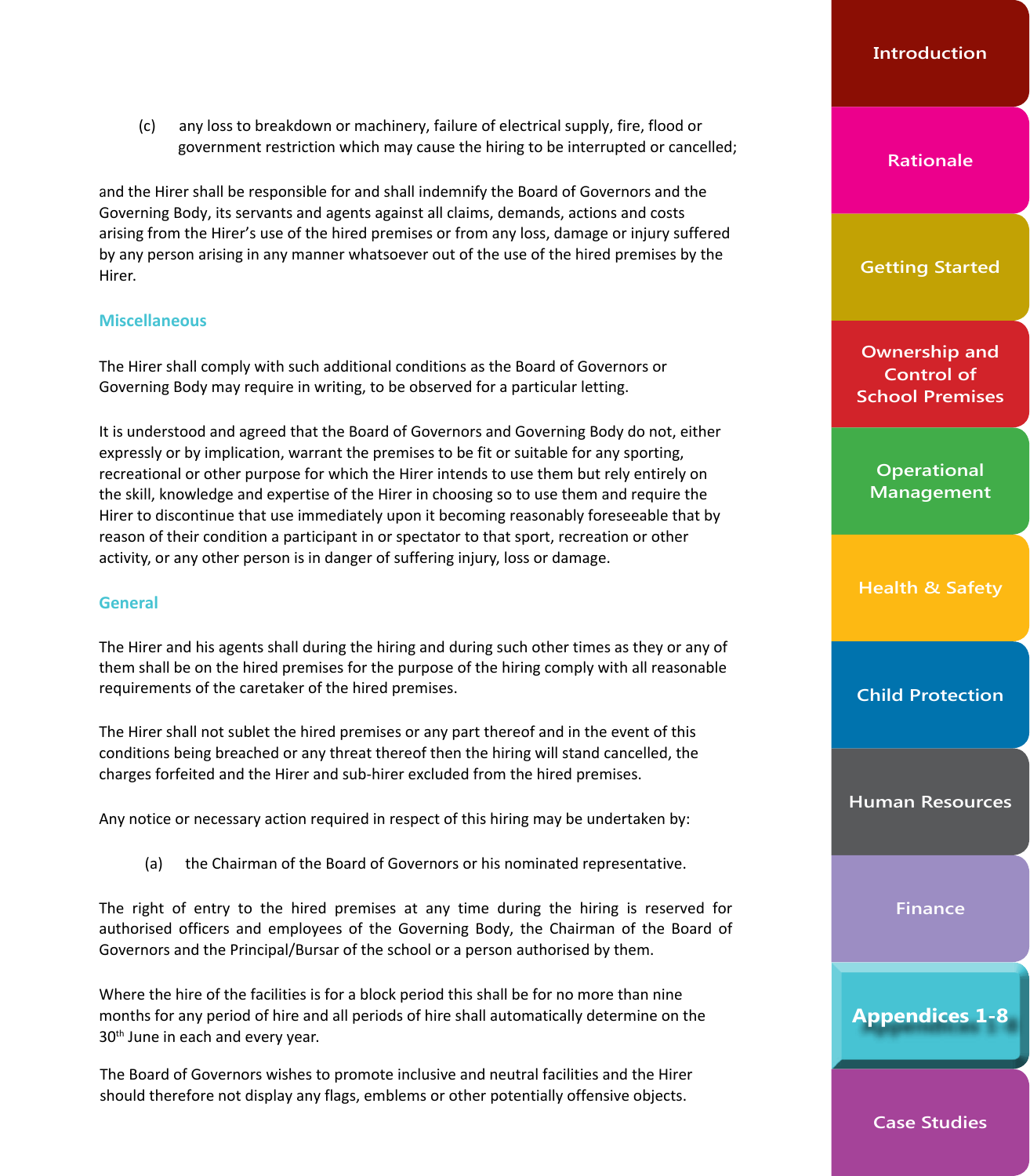# Safeguarding

This clause applies to all users working directly with any member of 'Vulnerable Groups'  $1$ . i.e. Children/Young People<sup>2</sup>; Adults at Risk of Harm<sup>3</sup>; Adults in Need of Protection<sup>4</sup>.

As a School that provides the use of facilities and services to individuals and groups who work with Children / Young People, Adults at Risk of Harm and Adults in Need of Protection, it is our responsibility to ensure **that all reasonable steps are taken** to safeguard such Vulnerable Groups. The School has clear policies and procedures in relation to safeguarding these Vulnerable Groups. Any external group/organisation must comply with the School's Safeguarding Policies and any Codes of Conduct.

We therefore require detailed information in respect of your application to ensure that the safety and well-being of Children/Young People, Adults at Risk of Harm, and Adults in Need of Protection with whom you work are maintained by your group/organisation. If any of the information provided by you changes during the period of the hire granted the School should be notified in writing immediately.

<sup>2</sup>*The term 'Children / Young People' refers to those under the age of 18 as defined by the Children (NI) Order 1995.* 

*³ An 'Adult at Risk of Harm' is a person, aged 18 or over, whose exposure to harm through abuse, exploitation or neglect may be increased by their personal characteristics and/or life circumstances. Personal characteristics may include, but are not limited to, age, disability, special educational needs, illness, mental or physical frailty or impairment of, or disturbance in, the functioning of the mind or brain. Life circumstances may include, but are not limited to, isolation, socio economic factors and environmental living conditions.*

<sup>4</sup> *An 'Adult in Need of Protection' is a person aged 18 or over, whose exposure to harm through abuse, exploitation or neglect may be increased by their: A. personal characteristics and/or B. life circumstances* 

*AND C) who is unable to protect their own wellbeing, property, assets, rights or other interests; AND D) where the action or inaction of another person or persons is causing, or is likely to cause him/her to be harmed. In order to meet the definition of an "Adult in Need of Protection" either (A) or (B) must be present in addition to both elements of (C) and (D).*

**If your activity involves working with any of the 'Vulnerable Groups' defined above, you must complete this section:**

<sup>&</sup>lt;sup>1</sup> In this document the term **Vulnerable Groups** means: Children/Young People; Adults at Risk of *Harm; Adults in Need of Protection.*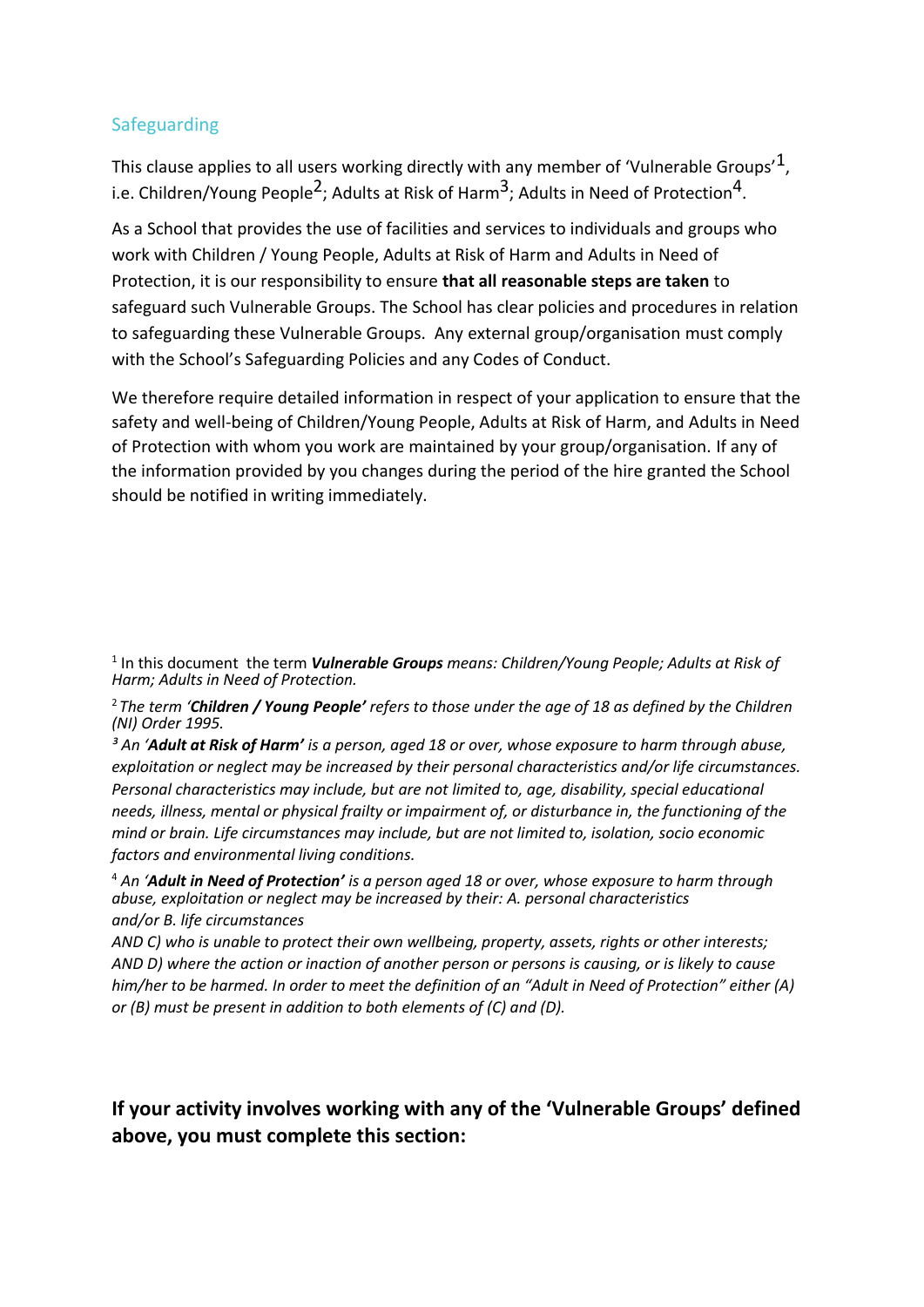| 1                       | Who will be in charge of the activity during use?                                                                                                                 |                                                                                  |
|-------------------------|-------------------------------------------------------------------------------------------------------------------------------------------------------------------|----------------------------------------------------------------------------------|
|                         | Name of First Person                                                                                                                                              | Name of Second Person                                                            |
|                         | Address                                                                                                                                                           | Address                                                                          |
|                         | Post Code                                                                                                                                                         | Post Code                                                                        |
|                         | Mobile                                                                                                                                                            | Mobile                                                                           |
|                         | E-mail                                                                                                                                                            | E-mail                                                                           |
| $\overline{2}$          | Do you confirm you have a Safeguarding Policy for Vulnerable Groups?<br>Yes (Circle "Yes" to confirm)                                                             |                                                                                  |
| 3                       | Do you confirm you have a Designated Person for Safeguarding Vulnerable Groups?<br>Yes (Circle "Yes" to confirm)                                                  |                                                                                  |
| 4                       | What is the name of Designated Person for Safeguarding of Vulnerable Groups and his or her<br>mobile phone number?                                                |                                                                                  |
| 5                       | Do you have written Codes of Conduct for you and all other workers including volunteers?<br>Yes (Circle "Yes" to confirm)                                         |                                                                                  |
| 6                       | Do you ensure that you and all your workers/volunteers have access to appropriate training<br>Yes (Circle "Yes" to confirm)<br>in Safeguarding Vulnerable Groups? |                                                                                  |
| $\overline{\mathbf{z}}$ |                                                                                                                                                                   | Have you and all your workers/volunteers been AccessNI vetted for this activity? |